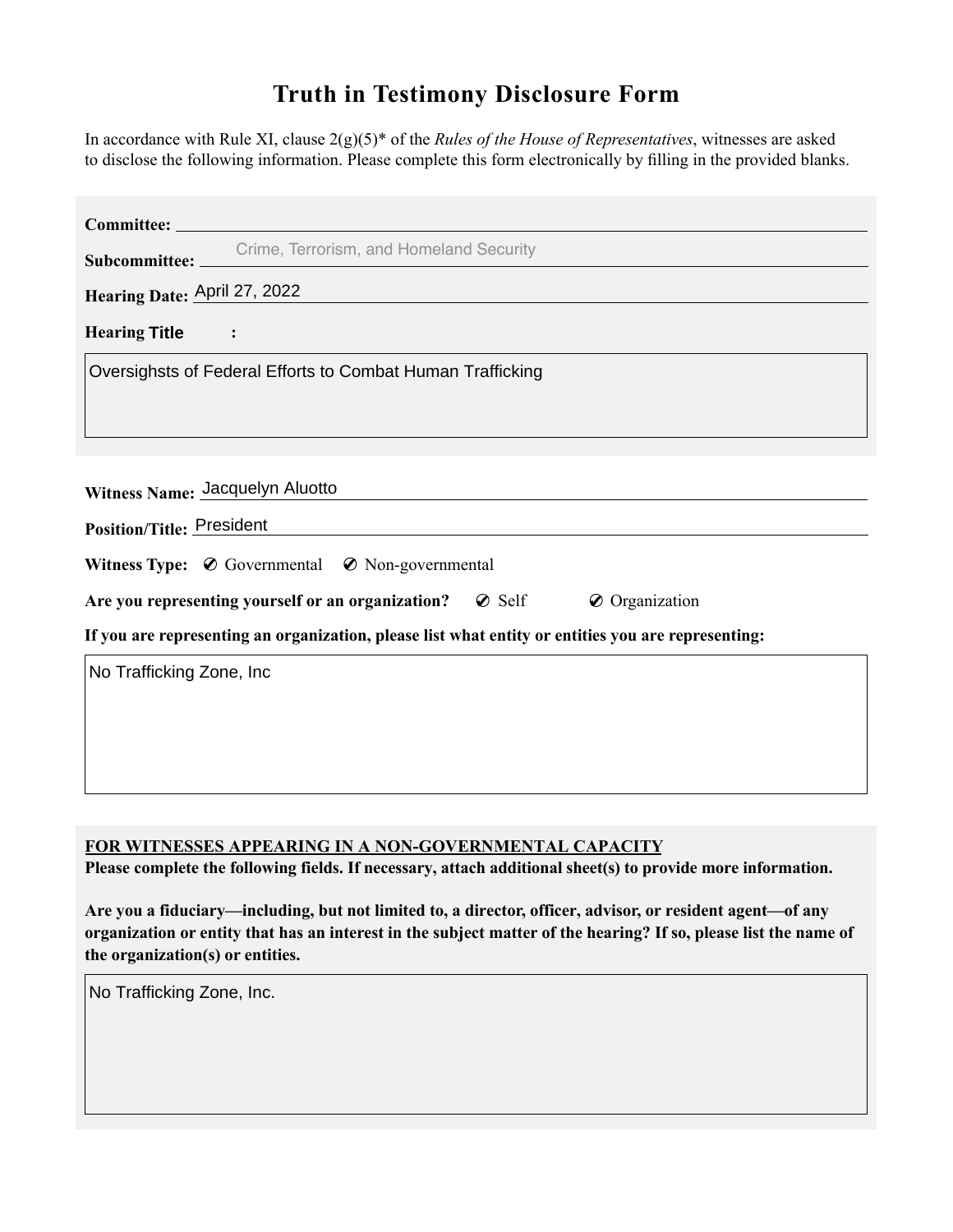**Please list any federal grants or contracts (including subgrants or subcontracts) related to the hearing's subject matter that you, the organization(s) you represent, or entities for which you serve as a fduciary have received in the past thirty-six months from the date of the hearing. Include the source and amount of each grant or contract.** 

**Please list any contracts, grants, or payments originating with a foreign government and related to the hearing's subject that you, the organization(s) you represent, or entities for which you serve as a fduciary have received in the past thirty-six months from the date of the hearing. Include the amount and country of origin of each contract or payment.** 

## **Please complete the following fields. If necessary, attach additional sheet(s) to provide more information.**

 $\Box$  I have attached a written statement of proposed testimony.

 $\Box$  I have attached my curriculum vitae or biography.

**\***Rule XI, clause 2(g)(5), of the U.S. House of Representatives provides:

(5)(A) Each committee shall, to the greatest extent practicable, require witnesses who appear before it to submit in advance written statements of proposed testimony and to limit their initial presentations to the committee to brief summaries thereof.

(B) In the case of a witness appearing in a non-governmental capacity, a written statement of proposed testimony shall include— (i) a curriculum vitae; (ii) a disclosure of any Federal grants or contracts, or contracts, grants, or payments originating with a foreign government, received during the past 36 months by the witness or by an entity represented by the witness and related to the subject matter of the hearing; and (iii) a disclosure of whether the witness is a fiduciary (including, but not limited to, a director, officer, advisor, or resident agent) of any organization or entity that has an interest in the subject matter of the hearing.

(C) The disclosure referred to in subdivision (B)(iii) shall include— (i) the amount and source of each Federal grant (or subgrant thereof) or contract (or subcontract thereof) related to the subject matter of the hearing; and (ii) the amount and country of origin of any payment or contract related to the subject matter of the hearing originating with a foreign government.

(D) Such statements, with appropriate redactions to protect the privacy or security of the witness, shall be made publicly available in electronic form 24 hours before the witness appears to the extent practicable, but not later than one day after the witness appears.